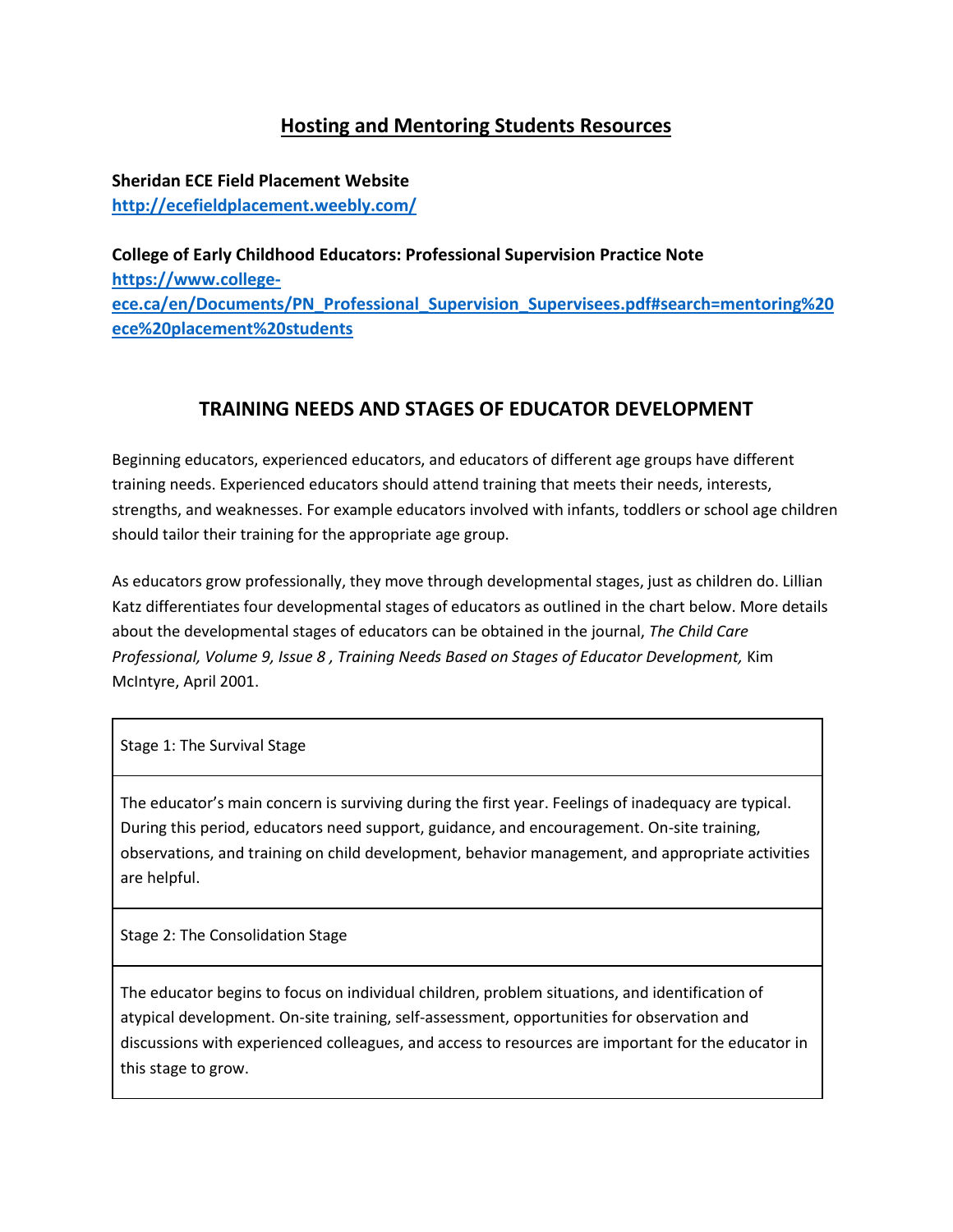Stage 3: The Renewal Stage

During the third and fourth year of teaching, the educator begins to tire of doing the same old things and searches for new, innovative ideas and approaches. Educators in this stage find it rewarding to meet with colleagues from other programs to share ideas, to attend regional and national conferences and workshops, and to experiment with developing new strategies.

Stage 4: The Maturity Stage

At this stage, the educator asks deeper and more abstract questions and develops a commitment to the child care profession. Educators in this stage need professional journals, opportunities to attend seminars and institutes, and opportunities to pursue recognition and to join professional organizations.

Adapted from *The Early Childhood Mentoring Curriculum*, by D. Bellm, M. Whitebook, & P. Hnatiuk,

Student Early Childhood Practitioners often experience some typical patterns of behaviour throughout their field experiences. It might be comforting to know that these behaviours are not individual, but may be experienced by all student educators as part of developmental growth in the role of the student educator in training.

Phase 1: Anxiety/euphoria

The student educator identifies with children – because it is important to be liked by them. They start making friends – an important early step in developing the authority relationship necessary in teaching

Phase II: Confusion/ clarity

The student educator may think "I don't know anything about planning curriculum", asks "What are the rules", and "How should routines proceed", wonders "When should I intercede between children?" Sometimes situations are avoided out of fear or not knowing whether it is the early childhood practitioner's role.